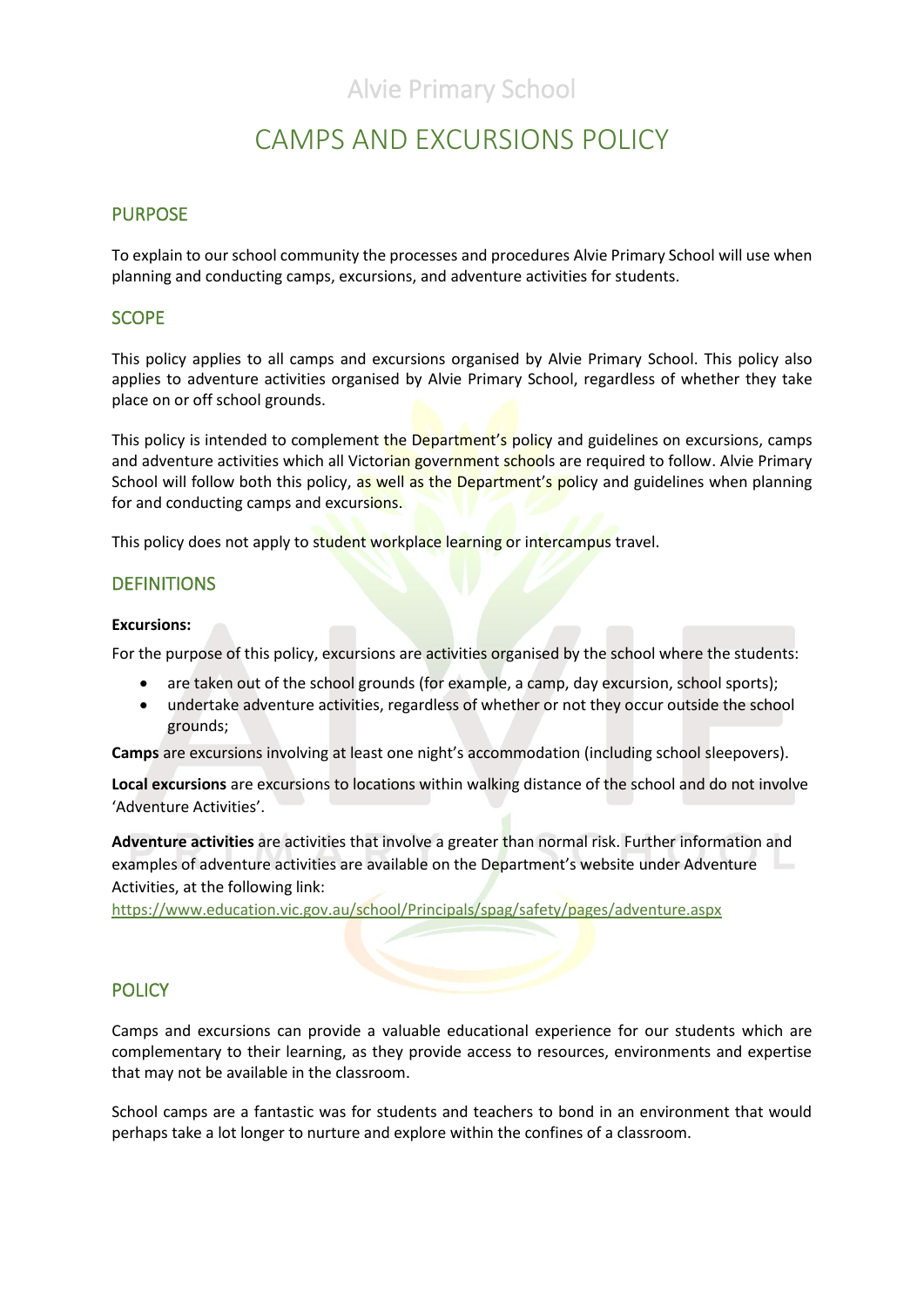# CAMPS AND EXCURSIONS POLICY

For all camps and excursions, including adventure activities, our school will follow the Department's School Policy and Advisory Guide[: Excursions and Activities.](http://www.education.vic.gov.au/school/principals/spag/safety/pages/excursions.aspx) For camps and excursions requiring school council approval, our school will also follow the Department's School Policy and Advisory Guide[: Safety](https://www.education.vic.gov.au/school/teachers/studentmanagement/excursions/Pages/outdoorguidelines.aspx)  [Guidelines for Education Outdoors.](https://www.education.vic.gov.au/school/teachers/studentmanagement/excursions/Pages/outdoorguidelines.aspx)

#### Planning process for camps and excursions

All camps and excursions will comply with Department planning requirements.

Part of this planning process includes conducting risk assessments, to ensure that reasonable steps are taken to minimise the risks associated with each proposed camp or excursion. Alvie Primary School risk assessment will include consideration of arrangements for supervision of students and consideration of the risk of bushfire activity in the excursion location. In the event of a Code Red Day being announced, excursions or camp activities in effected locations will be cancelled or rescheduled. Planning will also cover arrangements for cancelling, recalling or altering the camp or excursion for any other reason.

Alvie Primary School is committed to ensuring students with additional needs are provided with an inclusive camps and excursions program and will work with families during the planning stage, as needed, to support all students' attendance and participation in camp and excursion activities.

In cases where a camp or excursion involves a particular class or year level group, the Organising Teacher will ensure that there is an alternative educational program available and appropriate supervision for those students not attending the camp or excursion.

#### **Supervision**

Alvie Primary School follows the Department's guidelines in relation to supervision of students during excursions and camps.

All excursion staff (including parent volunteers) will be familiar with supervision requirements and the specific procedures for dealing with emergencies on each camp and excursion.

All school staff will be aware that they retain overall responsibility for the supervision and care of students throughout all camps and excursions (including adventure activities), regardless of whether or not external providers are managing the activity.

#### Parent volunteers

Parents may be invited to assist with camps and excursions. School staff will notify parents/carers of any costs associated with attending. School staff are in charge of camps and excursions and parent/carer volunteers are expected to follow teachers' instructions. When deciding which parents/carers will attend, the Organising Teacher will take into account: any valuable skills the parents/carers have to offer (e.g. bus licence, first aid etc.) and the special needs of particular students.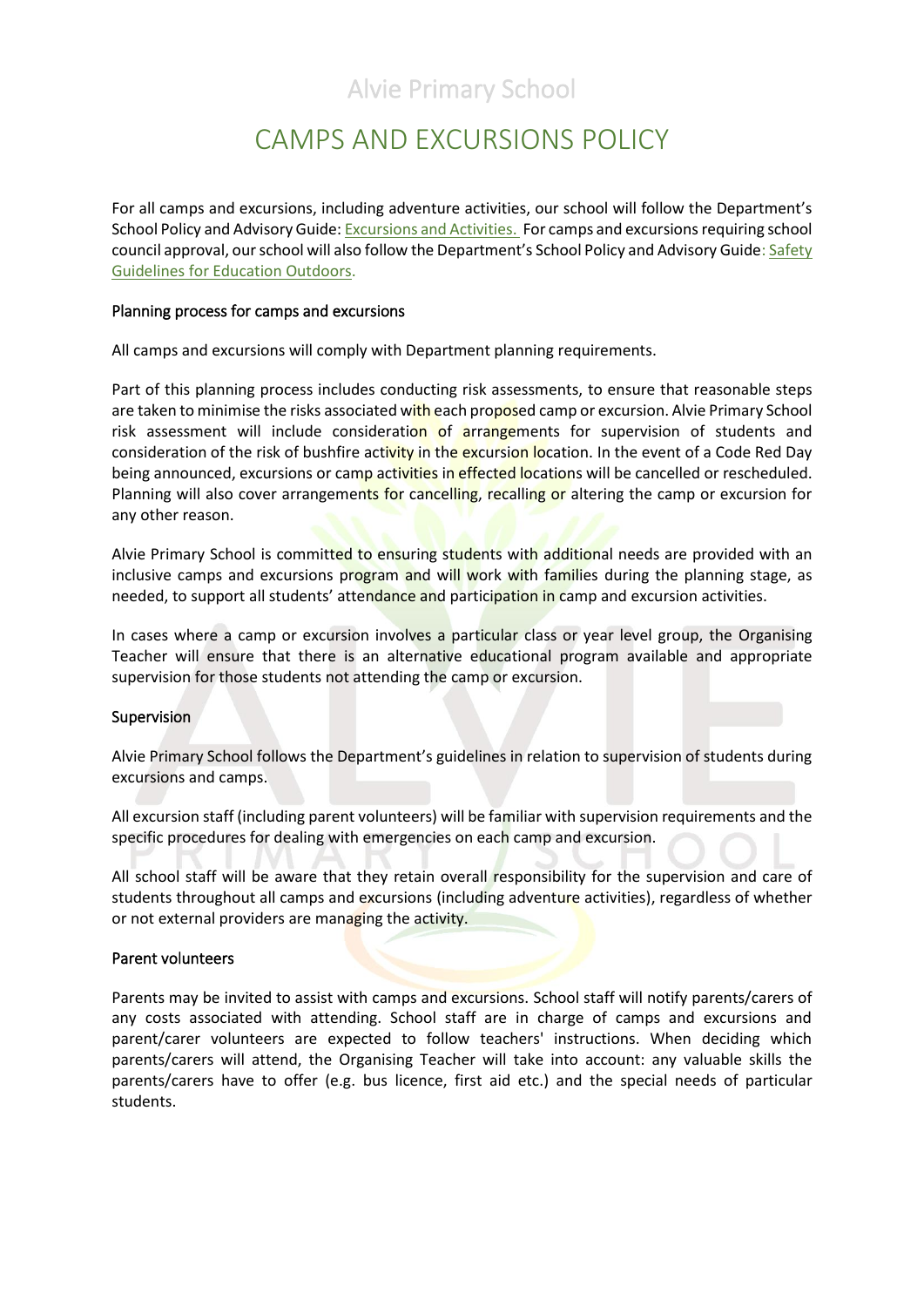# CAMPS AND EXCURSIONS POLICY

#### Volunteer and external provider checks

Alvie Consolidated School requires all parent or carer camp or excursion volunteers and all external providers working directly with our students to have a current Working with Children Check card see *[Volunteers Policy](file://///6201AFS01/Users/POLICIES/To%20be%20updated/Volunteers%20Policy%202019.pdf)* & *[WWCC Flowchart](file://///6201AFS01/Users/POLICIES/To%20be%20updated/Volunteers_WWCCflowchart.pdf)*.

#### Parent/Carer consent

For all camps and excursions, other than local excursions, Alvie Primary School will provide parents/carers with a specific consent form outlining the details of the proposed activity. Alvie Primary School uses letters home and/or the SkoolBag or COMPASS Application to inform parents about camps and excursions. Parents/carers are encouraged to contact the school to discuss any questions or concerns that they or their child may have with a proposed camp or excursion.

For local excursions, Alvie Primary School will provide parents and carers with an *Annual Local Excursions consent form* at the start of each school year or upon enrolment if students enrol during the school year. Alvie Primary School will also provide advance notice to parents/carers of an upcoming local excursion through notes sent home either in student diary or in note form and via SkoolBag Application or COMPASS.

#### Cost of camps and excursions, refunds and support

The cost of all camps and excursions are to be paid by parents/carers unless alternative arrangements have been agreed to by the principal prior to the excursion. All families will be given sufficient time to make payments for all activities. Consent forms will have clearly stated payment amounts and payment finalisation dates.

Alvie Primary School will make all efforts to ensure that students are not excluded for financial reasons. Families experiencing financial difficulty are invited to discuss alternative payment arrangements with the principal. The Business Manager or Principal can also discuss family eligibility for the Department's Camps, Sports and Excursions Fund (CSEF), which provides payments for eligible students to attend school activities, including camps and excursions. Applications for the CSEF are open to families holding a valid means-tested concession card or temporary foster parents and are facilitated by the school. Further information about the CSEF and the application form are available at *[Camps, Sports and Excursions Fund](http://www.education.vic.gov.au/about/programs/Pages/csef.aspx)*.

If a camp or excursion is cancelled or altered by the school, or a student is no longer able to attend part or all the camp or excursion, our school will consider requests for partial or full refunds of payments made by parents/carers on a case-by-case basis considering the individual circumstances. Generally we will not be able to refund payments made for costs that have already been paid where those funds have already been transferred or committed to a third party and no refund is available to the school. Where possible, we will provide information about refunds to parents/carers at the time of payment.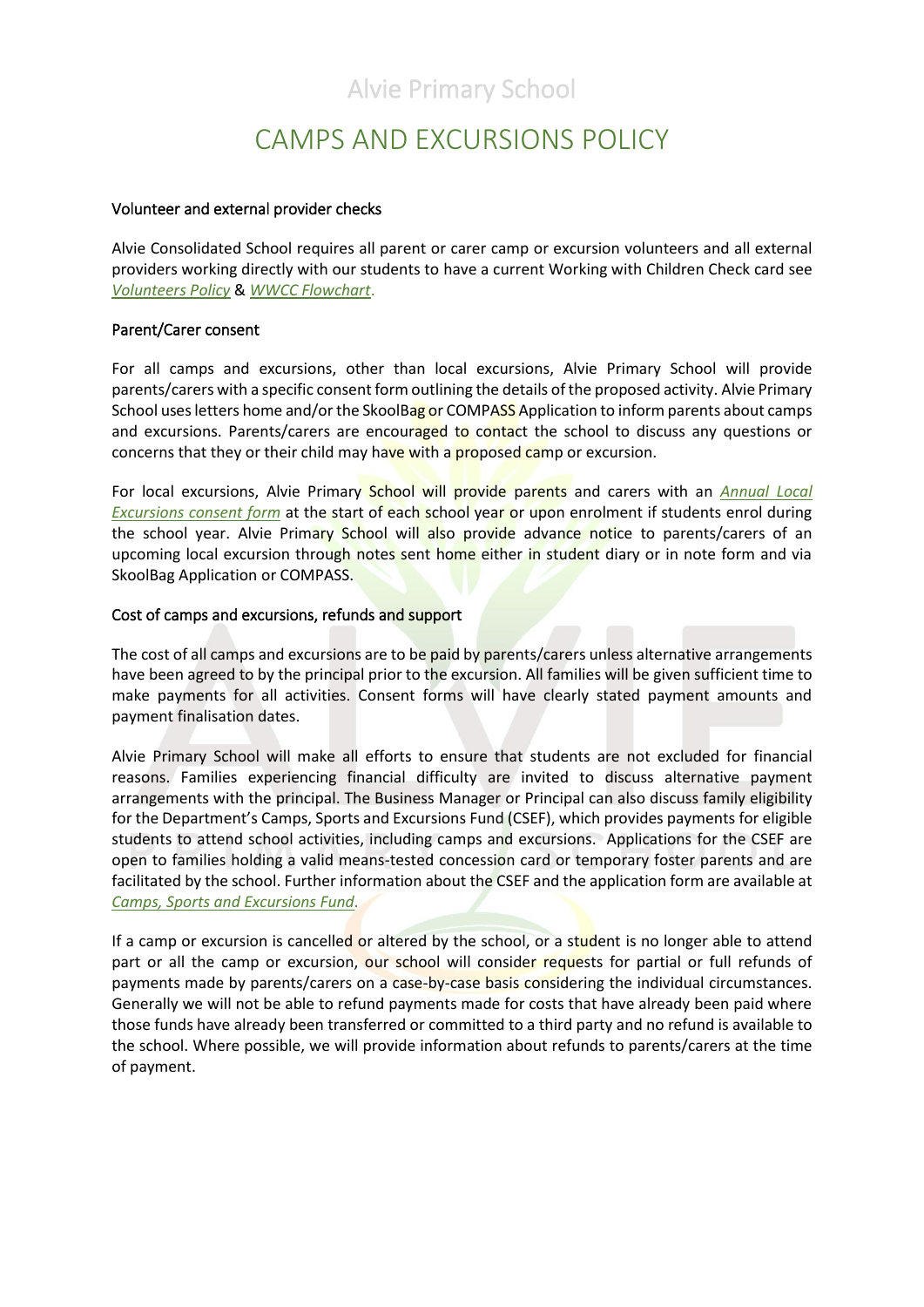# CAMPS AND EXCURSIONS POLICY

#### Student health

Parents and carers need to ensure the school has up-to-date student health information prior to camps and excursions. A member of staff will be appointed with responsibility for the health needs of the students for each camp/excursion. Teachers will administer any medication provided according to our *[Administration of Medication policy](file://///6201AFS01/Users/POLICIES/To%20be%20updated/Administration%20of%20Medication%20Policy%202019.pdf)* and the student's signed *[Medication Authority Form](file://///6201AFS01/Users/POLICIES/To%20be%20updated/Medication%20Authority%20Form.pdf)*. To meet the school's obligations relating to safety, a first aid kit and mobile phone will be taken by teachers on all camps and excursions.

It is the responsibility of parents and carers to ensure their child/children are in good health when attending excursions and camps. If a student becomes ill during a camp and is not able to continue at camp it is the parent/carer's responsibility to collect them and cover any associated costs. If the Principal approves a student joining a camp late, transport to the camp is the parent/carer's responsibility.

#### Behaviour expectations

Students participating in camps and excursions are required to cooperate and display appropriate behaviour to ensure the camp or excursion is a safe, positive and educational experience for all students involved.

Parents/carers will be notified if their child is in danger of losing the privilege to participate in an excursion or camp due to behaviour that does not meet the standards of behaviour set out in the school's *[Student Wellbeing and Engagement,](file://///6201AFS01/Users/POLICIES/CHILD%20SAFETY/STUDENT%20WELLBEING%20AND%20ENGAGEMENT/Student%20Wellbeing%20and%20Engagement%20-%20Policy%20Template%20-%20February%202018.docx) [Student Code of Conduct](file://///6201AFS01/Users/POLICIES/CHILD%20SAFETY/Child%20Safe%20-%202%20Nov%202018/Child%20Safe%20Policy%20-%20Endorsed%20November%202018.docx)* or *[Bullying Prevention Policy](file://///6201AFS01/Users/POLICIES/CHILD%20SAFETY/BULLYING/Bullying%20Prevention%20-%20Policy%20Template%20-%201%20May%202019.docx)*. The decision to exclude a student will be made by the principal, in consultation with the Organising Teacher. Both the parent/carer and the student will be informed of this decision prior to the camp or excursion.

If on a camp or excursion the Teacher in Charge considers an individual student's behaviour does not meet required standards, then the Principal or their nominee may determine that a student should return home during the camp or excursion. In these circumstances the parent/carer is responsible for the collection of the student and any costs associated with this.

#### Electronic Devices

V L

Students at the discretion of the principal may be permitted to bring electronic devices (such as iPads, iPods, mobile phones) but these may only be used during times set by the Teacher in Charge. Students are responsible for the care of any personal electronic device brought to a camp or excursions and the school will not be responsible for lost or damaged devices.

#### Food

Students are permitted to bring their own supply of food items to camps and excursions however the item MUST be discussed with the Organising Teacher prior, who will be able to return item to child when necessary or when the time is best suited